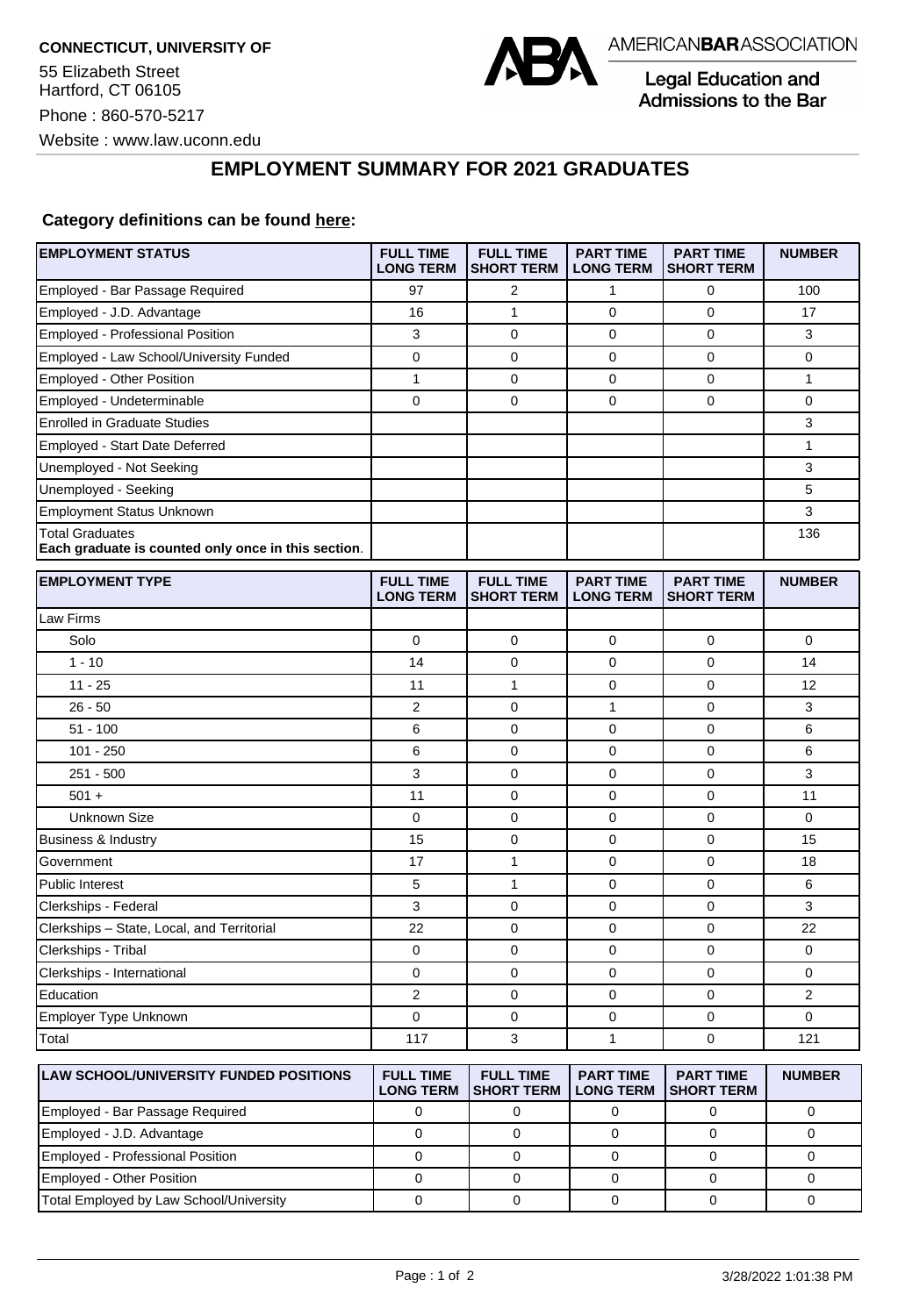| <b>EMPLOYMENT LOCATION</b>           | <b>ISTATE</b>        | <b>NUMBER</b> |
|--------------------------------------|----------------------|---------------|
| State - Largest Employment           | <b>I</b> Connecticut | 78            |
| State - 2nd Largest Employment       | <b>New York</b>      |               |
| State - 3rd Largest Employment       | <b>Massachusetts</b> |               |
| <b>Employed in Foreign Countries</b> |                      |               |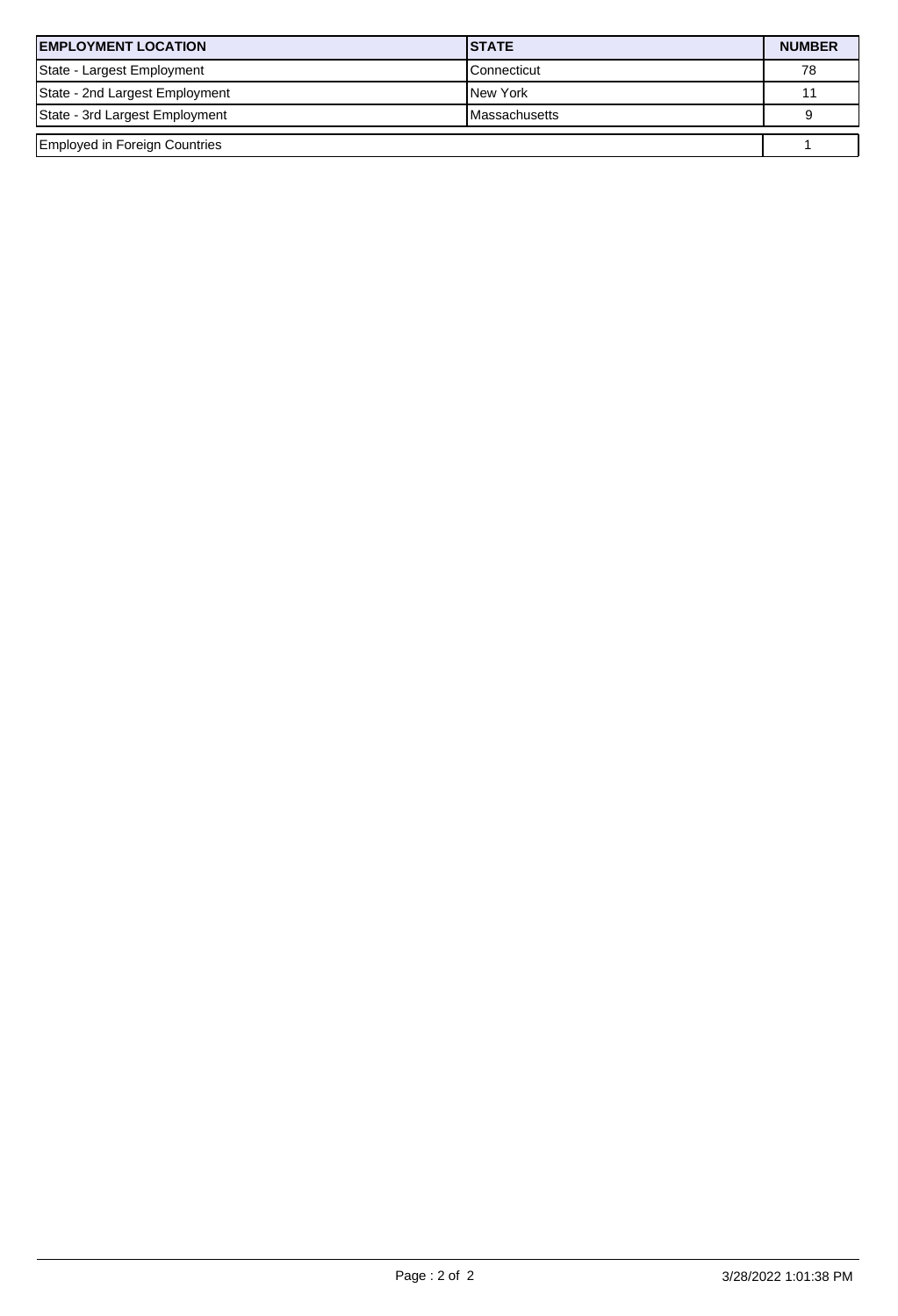# **UNIVERSITY OF CONNECTICUT SCHOOL OF LAW GRADUATE REPORT – CLASS OF 2021**

#### **GRADUATE DISTRIBUTION**<sup>1</sup>

(133 of 136 graduates responded)

| Employed $\ldots \ldots \ldots \ldots \ldots \ldots$ 90.97%    |  |
|----------------------------------------------------------------|--|
| Start Date Deferred 0.75%                                      |  |
| Advanced Degree $\dots \dots \dots \dots \dots 2.26\%$         |  |
| Not Seeking $\dots \dots \dots \dots \dots \dots \dots 2.26\%$ |  |
|                                                                |  |

#### **JOB TYPE DISTRIBUTION**<sup>2</sup>

| Bar Admission Required  82.64%                                   |  |
|------------------------------------------------------------------|--|
| JD Advantage $\dots \dots \dots \dots \dots \dots \dots 14.05\%$ |  |
| Other Professional Position 2.48%                                |  |
| Non-Professional Position 0.83%                                  |  |

#### **GEOGRAPHIC DISTRIBUTION**

| New England $\ldots \ldots \ldots \ldots \ldots$ 74.38%                 |
|-------------------------------------------------------------------------|
| Middle Atlantic $\ldots \ldots \ldots \ldots \ldots 11.57\%$            |
| East North Central 2.48%                                                |
| West North Central 0.83%                                                |
| South Atlantic 4.96%                                                    |
| West South Central 0.83%                                                |
| Mountain $\ldots \ldots \ldots \ldots \ldots \ldots \ldots 1.65\%$      |
|                                                                         |
| International $\ldots \ldots \ldots \ldots \ldots \ldots \ldots 1.65\%$ |

#### **SELECTED STATE DISTRIBUTION**

Our graduates accepted positions in 16 different states, including the District of Columbia, and 1 other country. This year's most popular locations were:

| Connecticut $\ldots \ldots \ldots \ldots \ldots \ldots$ 63.64% |  |
|----------------------------------------------------------------|--|
| New York $\dots\dots\dots\dots\dots\dots\dots9.09\%$           |  |
|                                                                |  |
| DC Metro Area $\dots \dots \dots \dots \dots \dots 4.13\%$     |  |

### **JOB OFFER TIMING DISTRIBUTION**

| Before Graduation $\dots \dots \dots \dots \dots \dots$ 63.6% |  |  |  |  |  |  |  |  |
|---------------------------------------------------------------|--|--|--|--|--|--|--|--|
| After Graduation 36.4%                                        |  |  |  |  |  |  |  |  |

#### **EMPLOYMENT DISTRIBUTION**

| Federal $\ldots$ 22.22%                                        |        |
|----------------------------------------------------------------|--------|
| State $\ldots \ldots \ldots \ldots \ldots$                     | 61.11% |
| $Local \dots \dots \dots \dots \dots \dots$                    | 16.67% |
|                                                                |        |
| Federal $\ldots \ldots \ldots \ldots \ldots$ 12.00%            |        |
| State $\ldots \ldots \ldots \ldots \ldots \ldots \ldots$ 88.0% |        |
|                                                                |        |
|                                                                |        |
|                                                                |        |
|                                                                |        |
| $1-10$ Attorneys 25.45%                                        |        |
| 11-25 Attorneys 21.82%                                         |        |
|                                                                |        |
| 51-100 Attorneys 10.91%                                        |        |
| 101-250 Attorneys  10.91%<br>251-500 Attorneys 5.45%           |        |
| 501+ Attorneys $\dots \dots \dots \dots 20.00\%$               |        |

### **JOB SOURCE DISTRIBUTION**

| 13.76%<br>On-Campus Recruiting Programs |  |
|-----------------------------------------|--|
| Career Office Job Posting 18.35%        |  |
| Clerkship Process  16.51%               |  |
| Result of Internship 4.59%              |  |
| Job Fairs and Consortia 1.83%           |  |
| Direct Contact or Networking  10.09%    |  |
| Referral 11.01%                         |  |
| Returned to Prior Employer 2.75%        |  |
| Other Job Posting  14.68%               |  |
| Started Own Practice/Business 0.0%      |  |
|                                         |  |
|                                         |  |

Reported as of May 6, 2022. Percent error  $= +/-0.1\%$ 

<sup>&</sup>lt;sup>1</sup> The "Employed" category includes graduates employed in any capacity (permanent, temporary, full-time, part-time, legal and/or non-legal). Of the jobs reported, 0.75% are part-time and 2.48% are short-term. The "Start Date Deferred" category indicates graduates who have accepted jobs with start dates after March 15, 2022.

<sup>&</sup>lt;sup>2</sup> "Bar Admission" includes positions in which bar admission is required or anticipated, including judicial clerks. "JD Advantage" includes positions in which a JD provides a demonstrable advantage in obtaining or performing the job, but which do not require bar passage or an active law license. "Other Professional" includes positions in which professional skills and/or training are necessary, but a JD is not.